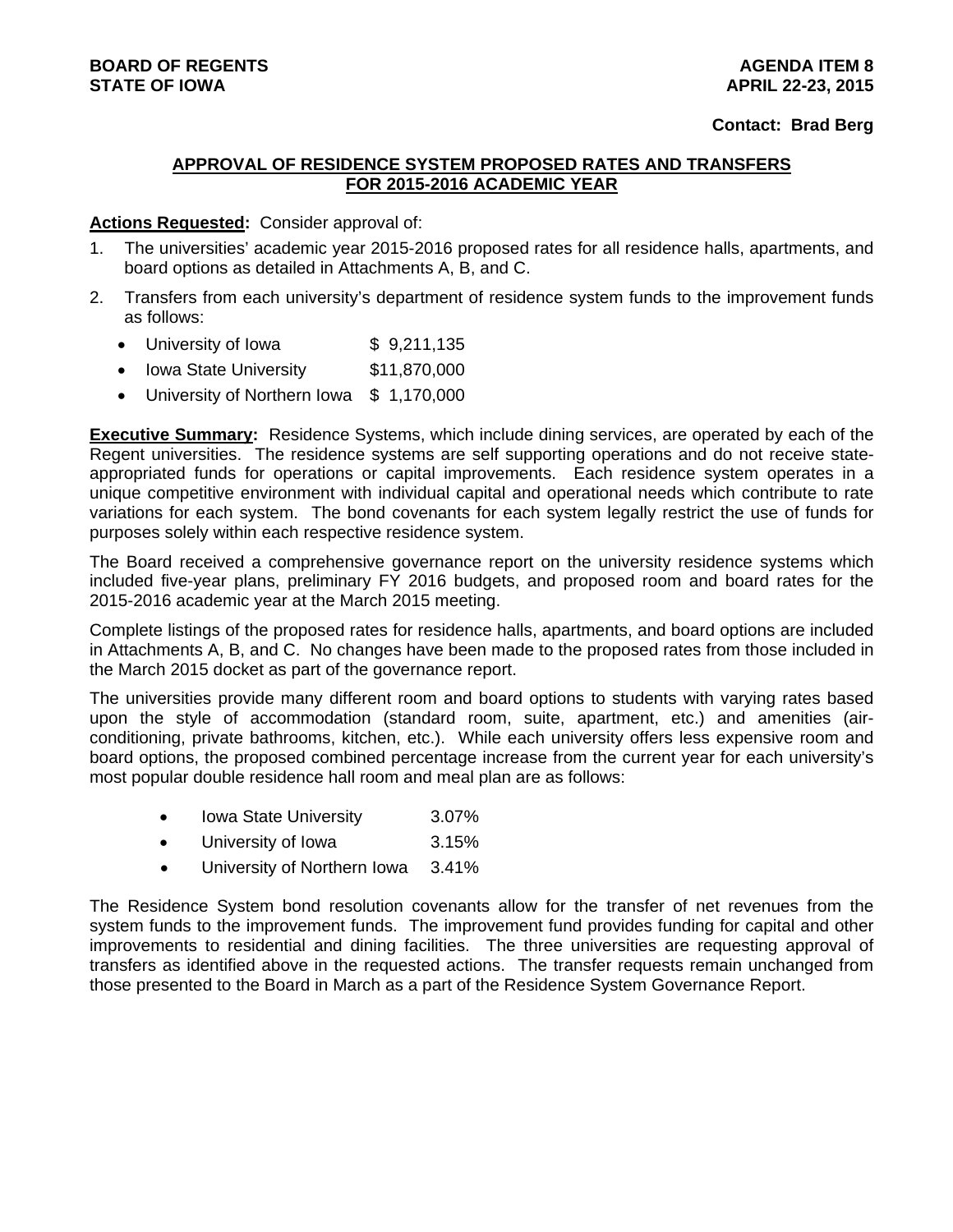## **The University of Iowa Residence System Rates--Proposed Rate Schedule for 2015-16**

|                                                          | <b>Current</b> | <b>Proposed</b> | <b>Proposed</b>          |                      |  |  |
|----------------------------------------------------------|----------------|-----------------|--------------------------|----------------------|--|--|
|                                                          | $(2014-15)$    | $(2015-16)$     |                          | <b>Rate Increase</b> |  |  |
| Residence Halls Academic Year 2015-16                    | <b>Rates</b>   | <b>Rates</b>    | <b>Amount</b>            | <b>Percent</b>       |  |  |
| Single                                                   | \$7,079        | \$7,079         |                          | 0.00%                |  |  |
| Single with Air                                          | 7,954          | 8,219           | 265                      | 3.33%                |  |  |
| Single with Air & Shared Bath                            | 9,439          | 9,752           | 313                      | 3.32%                |  |  |
| Single with Bath                                         | 9,952          | 10,282          | 330                      | 3.32%                |  |  |
| Single with Bath & Air                                   | 10,925         | 11,287          | 362                      | 3.31%                |  |  |
| Double                                                   | 5,697          | 5,697           |                          | 0.00%                |  |  |
| Double with Air                                          | 6,139          | 6,345           | 206                      | 3.36%                |  |  |
| Double with Air & Shared Bath                            | 6,874          | 7,104           | 230                      | 3.35%                |  |  |
| Double with Bath                                         | 7,165          | 7,404           | 239                      | 3.34%                |  |  |
| Double with Bath & Air                                   | 7,609          | 7,863           | 254                      | 3.34%                |  |  |
| Double with Kitchen, Bath & Air                          | 7,970          | 8,236           | 266                      | 3.34%                |  |  |
| <b>Triple</b>                                            | 4,898          | 4,898           | $\overline{\phantom{a}}$ | 0.00%                |  |  |
| Triple with Air                                          | 5,186          | 5,361           | 175                      | 3.37%                |  |  |
| Triple with Bath & Air                                   | 6,172          | 6,379           | 207                      | 3.35%                |  |  |
| Triple Suite with Kitchen, Bath & Air                    | 7,113          | 7,351           | 238                      | 3.35%                |  |  |
| Quad                                                     | 4,312          | 4,312           |                          | 0.00%                |  |  |
| Quad Suite with Kitchen, Bath & Air                      | 5,968          | 6,168           | 200                      | 3.35%                |  |  |
| Mayflower Single with Kitchen, Bath & Air                | 9,514          | 9,781           | 267                      | 2.81%                |  |  |
| Mayflower Double with Kitchen, Bath & Air                | 6,920          | 7,116           | 196                      | 2.83%                |  |  |
| Parklawn Double with Kitchen, Bath & Air                 | 7,235          | 7,477           | 242                      | 3.34%                |  |  |
| Parklawn Suite with Kitchen, Bath & Air                  | 7,825          | 8,086           | 261                      | 3.34%                |  |  |
| Centerstone Shared 1-Bedroom                             | 7,647          | 7,941           | 294                      | 3.84%                |  |  |
| Centerstone 5-Bedroom                                    | 8,108          | 8,420           | 312                      | 3.85%                |  |  |
| CampusView 3- or 4-Bedroom                               | 8,108          | 8,420           | 312                      | 3.85%                |  |  |
| Petersen Hall Single                                     |                | 9,200           |                          |                      |  |  |
| Petersen Hall Double                                     |                | 7,300           |                          |                      |  |  |
| Temporary Housing (daily rate)                           | 10             | 10              |                          |                      |  |  |
| <b>Hawkeye Dollars</b>                                   |                |                 |                          |                      |  |  |
| (assessed to all room contractholders)                   | \$200          | \$200           |                          |                      |  |  |
| <b>Housing Application Fee</b>                           |                |                 |                          |                      |  |  |
| (assessed to all 1st-time applicants only)               | \$75           | \$75            |                          |                      |  |  |
| <b>Board Rates</b>                                       |                |                 |                          |                      |  |  |
| Gold (Unlimited)                                         | \$3,375        | \$3,480         | 105                      | 3.11%                |  |  |
| Black (220 per semester) *                               | 3,050          | 3,140           | 90                       | 2.95%                |  |  |
| Hawkeye (75 per semester)                                | 1,365          | 1,400           | 35                       | 2.56%                |  |  |
| * Standard board plan                                    |                |                 |                          |                      |  |  |
| University Apartments (monthly rates effective 6/1/2015) |                |                 |                          |                      |  |  |
| Hawkeye Drive 2 Bedroom                                  | 625            | 625             |                          |                      |  |  |
| Hawkeye Drive 2 Bedroom (Faculty/Staff)                  | 675            | 675             |                          |                      |  |  |
| Hawkeye Drive Furnished 2 Bedroom                        |                | 750             |                          |                      |  |  |

Note: The "Double with Air" rooms with the "Black" meal plan are the most popular options and were used for the comparison on page 1.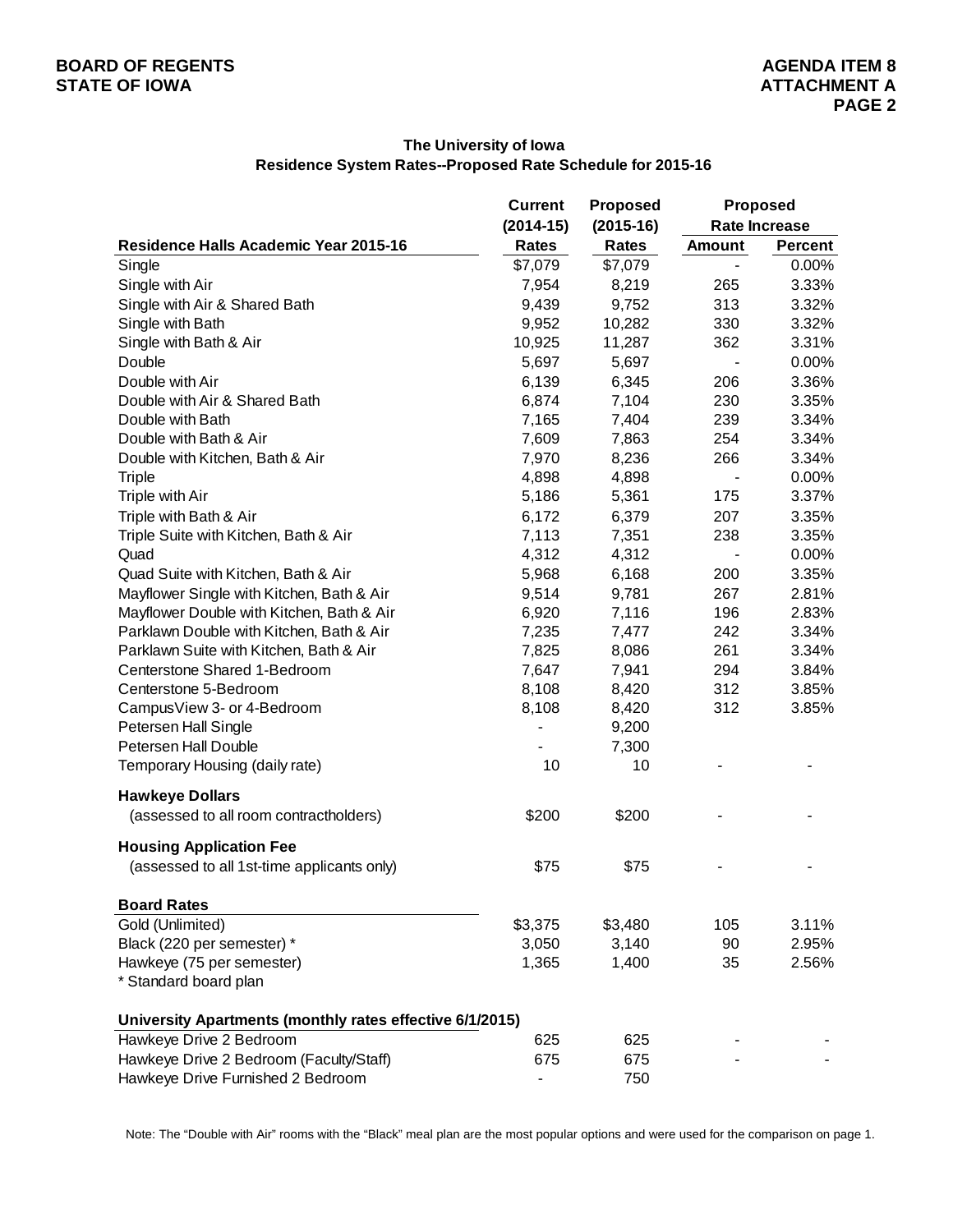# **BOARD OF REGENTS**<br> **BOARD OF REGENTS**<br> **STATE OF IOWA**<br> **ATTACHMENT A**

|                                           | <b>Current</b> | <b>Proposed</b> | <b>Proposed</b>          |                      |
|-------------------------------------------|----------------|-----------------|--------------------------|----------------------|
|                                           | 2014           | 2015            |                          | <b>Rate Increase</b> |
| <b>Residence Halls Summer 2015</b>        | <b>Rates</b>   | <b>Rates</b>    | <b>Amount</b>            | Percent              |
| Single                                    | \$1,686        | \$1,686         |                          | 0.00%                |
| Single with Air                           | 2,523          | 2,607           | 84                       | 3.33%                |
| Single with Air & Shared Bath             | 2,879          | 2,974           | 95                       | 3.30%                |
| Single with Bath                          | 2,397          | 2,476           | 79                       | 3.30%                |
| Single with Bath & Air                    | 3,234          | 3,341           | 107                      | 3.31%                |
| Double                                    | 1,370          | 1,370           |                          | 0.00%                |
| Double with Air                           | 1,788          | 1,848           | 60                       | 3.36%                |
| Double with Air & Shared Bath             | 1,965          | 2,031           | 66                       | 3.36%                |
| Double with Bath                          | 1,725          | 1,783           | 58                       | 3.36%                |
| Double with Bath & Air                    | 2,142          | 2,214           | 72                       | 3.36%                |
| Double with Kitchen, Bath & Air           | 2,232          | 2,306           | 74                       | 3.32%                |
| <b>Triple</b>                             | 1,177          | 1,177           |                          | 0.00%                |
| Triple with Air                           | 1,455          | 1,504           | 49                       | 3.37%                |
| Triple with Bath & Air                    | 1,691          | 1,748           | 57                       | 3.37%                |
| Triple Suite with Kitchen, Bath & Air     | 1,918          | 1,982           | 64                       | 3.34%                |
| Quad                                      | 1,033          | 1,033           | $\overline{\phantom{a}}$ | 0.00%                |
| Quad Suite with Kitchen, Bath & Air       | 1,589          | 1,642           | 53                       | 3.34%                |
| Mayflower Single with Kitchen, Bath & Air | 2,944          | 3,027           | 83                       | 2.82%                |
| Mayflower Double with Kitchen, Bath & Air | 1,999          | 2,056           | 57                       | 2.85%                |
| Parklawn Double with Kitchen, Bath & Air  | 1,741          | 1,799           | 58                       | 3.33%                |
| Parklawn Suite with Kitchen, Bath & Air   | 1,884          | 1,947           | 63                       | 3.34%                |
| Centerstone Shared 1-Bedroom              | 1,815          | 1,885           | 70                       | 3.86%                |
| Centerstone 5-Bedroom                     | 1,925          | 1,999           | 74                       | 3.84%                |
| CampusView 3- or 4-Bedroom                | 1,925          | 1,999           | 74                       | 3.84%                |
| <b>Summer 2015 Board Rates</b>            |                |                 |                          |                      |
| 200 Meal Block                            | 1,300          | 1,340           | 40                       | 3.08%                |
| 150 Meal Block                            | 1,050          | 1,080           | 30                       | 2.86%                |
| 100 Meal Block                            | 750            | 770             | 20                       | 2.67%                |
| 50 Meal Block                             | 400            | 410             | 10                       | 2.50%                |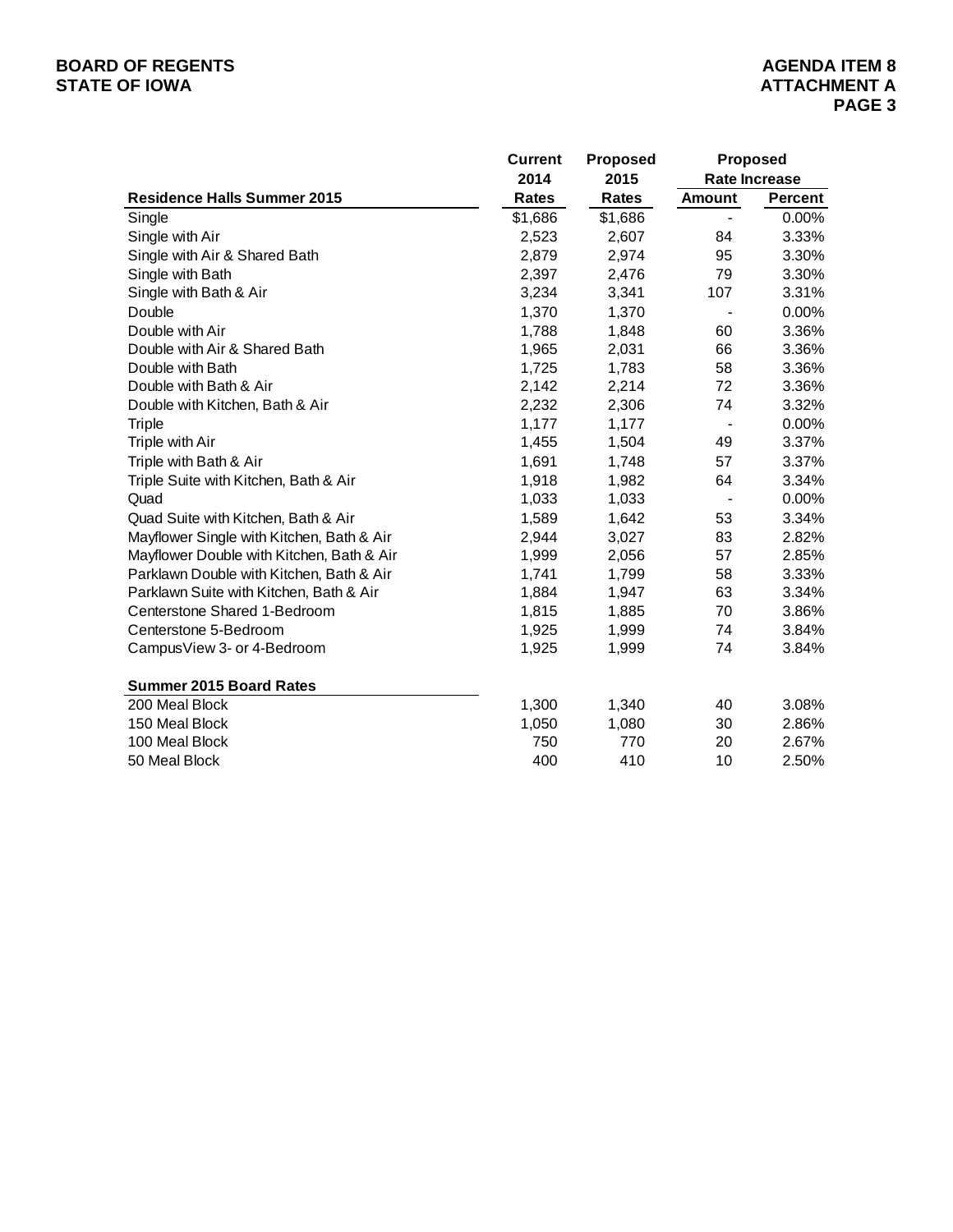# **IOWA STATE UNIVERSITY Department of Residence ‐ Proposed Residence System Rates for Fiscal Year 2016**

#### **FY15 Rate FY16 Rate \$ Increase % Increase** Qua d \$ 3,739 \$ 3,851 \$ 112 3.00% Triple \$ 3,946 \$ 4,064 \$ 118 3.00% Double \$ 4,154 \$ 4,279 \$ 125 3.00% Single  $\begin{vmatrix} 5 & 5,401 & 5 & 5,563 & 5 & 162 & 3.00\% \end{vmatrix}$ Triple as Double  $3 \mid 5 \mid 4,778 \mid 5 \mid 4,921 \mid 5 \mid 143 \mid 3.00\%$ Double as Single  $3 \mid 5 \mid 6,024 \mid 5 \mid 6,205 \mid 5 \mid 181 \mid 3.00\%$ Triple \$ 3,982 \$ 4,101 \$ 119 3.00% Double \$ 4,208 \$ 4,334 \$ 126 3.00% Single \$ 5,507 \$ 5,672 \$ 165 3.00% Triple as Double  $\frac{3}{5}$   $\frac{2}{5}$  4,831  $\frac{2}{5}$  4,976  $\frac{2}{5}$  145 3.00% Double as Single  $3 \mid 5 \mid 6,131 \mid 5 \mid 6,315 \mid 5 \mid 184 \mid 3.00\%$ Triple \$ 4,972 \$ 5,121 \$ 149 3.00% Double \$ 4,753 \$ 4,896 \$ 143 3.00% Double as Single  $3 \mid 5 \mid 6,653 \mid 5 \mid 6,853 \mid 5 \mid 200 \mid 3.00\%$ Double \$ 3,974 \$ 4,093 \$ 119 3.00% Single \$ 5,039 \$ 5,190 \$ 151 3.00% **FY15 Rate FY16 Rate \$ Increase % Increase** Double \$ 5,377 \$ 5,538 \$ 161 3.00% Single \$ 6,184 \$ 6,370 \$ 186 3.00% Double as Single  $3 \mid 5 \qquad 6,722 \mid 5 \qquad 6,924 \mid 5 \qquad 202 \mid 3.00\%$ Double \$ 5,760 \$ 5,933 \$ 173 3.00% Single  $\begin{vmatrix} 5 & 6,624 & 5 & 6,823 & 5 & 199 & 3.00\% \end{vmatrix}$ Double as Single  $3 \mid 5 \mid 7,200 \mid 5 \mid 7,416 \mid 5 \mid 216 \mid 3.00\%$  $\text{Corner Double}$   $\begin{vmatrix} 5 & 6,706 & 5 & 6,907 & 5 & 201 & 3.00\% \end{vmatrix}$ Lofted Double  $\begin{vmatrix} 5 & 7,653 & 5 & 7,883 & 5 & 230 & 3.00\% \end{vmatrix}$ **Traditional Style Rooms Buchanan Hall** Ma ple Hall Wallace ‐ Wilson Halls No AC Room AC Room Ea ton and Ma rtin Halls **Residence Hall Suite Style Rooms**

**Academic Year Residence Hall Rates** ‐ Meal plans are required in all residence halls except

**Academic Year Student Apartment Rates** ‐ Meal plans are encouraged in student apartments.

| <b>Frederiksen Court</b>                      | <b>FY15 Rate</b> |       | <b>FY16 Rate</b> |       |  |     | \$ Increase \% Increase  |
|-----------------------------------------------|------------------|-------|------------------|-------|--|-----|--------------------------|
| 2 Bedroom Shared                              |                  | 4,252 |                  | 4,380 |  | 128 | 3.00%                    |
| 4 Bedroom Single                              |                  | 5,336 | Ś                | 5,496 |  | 160 | 3.00%                    |
| 2 Bedroom Private / Double as Single          |                  | 6,520 | Ś                | 6,716 |  | 196 | 3.00%                    |
| Schilletter / University Village <sup>4</sup> | <b>FY15 Rate</b> |       | <b>FY16 Rate</b> |       |  |     | \$ Increase   % Increase |
| SV - 2 Bedroom                                | ς                | 5,384 | Ś                | 5,492 |  | 108 | 2.00%                    |
| UV - 1 Level - 1 Bedroom                      |                  | 4,650 | Ś                | 4,743 |  | 93  | 2.00%                    |
| UV - 1 Level - 2 Bedroom                      | \$               | 4,994 |                  | 5,094 |  | 100 | 2.00%                    |
| UV - Townhouse - 2 Bedroom                    | \$               | 5,313 | Ś                | 5,419 |  | 106 | 2.00%                    |
| SUV - Furnished / Pet - 2 Bedroom             |                  | 5,630 |                  | 5,743 |  | 113 | 2.00%                    |

#### **Application / Contracting Fees**

| <b>Contracting Fees</b>                       | <b>Contracting Fees</b> |  | <b>FY16 Rate</b><br><b>FY15 Rate</b> |  |                  | S Increase   % Increase |
|-----------------------------------------------|-------------------------|--|--------------------------------------|--|------------------|-------------------------|
| These one-time fees are charged to all newly  | Contracting Fee         |  | 10                                   |  | 10 <sup>1</sup>  | $0.00\%$                |
| admitted students as part of their Admissions | Housing Prepayment      |  | 125                                  |  | 125 <sub>1</sub> | $0.00\%$                |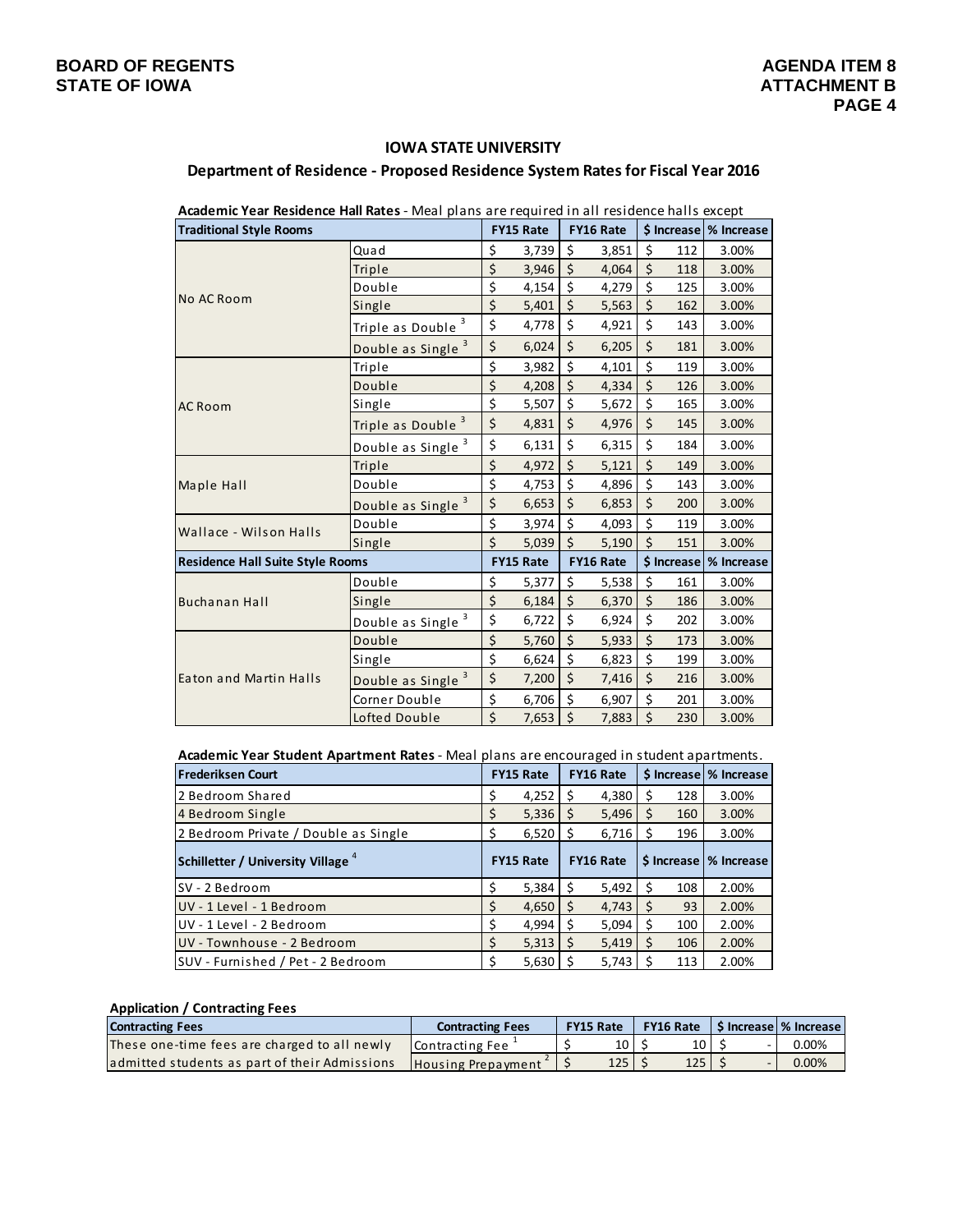when the demand for on-campus housing exceeds the availability of standard space. **Interim Housing Rates** ‐ Meal plan requirement is based upon room location. Interim Housing

| when the acmana for on campas nousing execcus the availability or standard space.<br><b>Interim Housing Rooms</b> |                  |    | <b>FY15 Rate</b> |              | <b>FY16 Rate</b> |    |     | \$ Increase \% Increase |
|-------------------------------------------------------------------------------------------------------------------|------------------|----|------------------|--------------|------------------|----|-----|-------------------------|
|                                                                                                                   | Quad             | \$ | 3,739            | S            | 3,851            | \$ | 112 | 3.00%                   |
| No AC Room                                                                                                        | Triple           | \$ | 3,946            | <sub>S</sub> | 4,064            | S  | 118 | 3.00%                   |
|                                                                                                                   | Double           | \$ | 4,151            | S            | 4,276            | S  | 125 | 3.00%                   |
|                                                                                                                   | Single           | \$ | 5,401            | S            | 5,563            | S  | 162 | 3.00%                   |
|                                                                                                                   | Quad             | Ś  | 3,766            | S            | 3,879            | S  | 113 | 3.00%                   |
| <b>AC Room</b>                                                                                                    | Triple           | Ś  | 3,982            | S            | 4,101            | S  | 119 | 3.00%                   |
|                                                                                                                   | Double           | \$ | 4,208            |              | 4,334            | S  | 126 | 3.00%                   |
| Maple Hall                                                                                                        | Double           | \$ | 4,256            | -\$          | 4,384            | S  | 128 | 3.00%                   |
| Wallace - Wilson Halls                                                                                            | Quad             | \$ | 3,553            | .S           | 3,660            | S  | 107 | 3.00%                   |
|                                                                                                                   | 2-5 Bedroom West | \$ | 5,800            | S            | 6,264            | S  | 464 | 8.00%                   |
|                                                                                                                   | 1 Bedroom West   | \$ | 7,125            | <sup>S</sup> | 7,695            | S  | 570 | 8.00%                   |
| Leased Apartments                                                                                                 | 2-5 Bedroom      | \$ | 6,000            | Ś            | 6,480            | Ś  | 480 | 8.00%                   |
|                                                                                                                   | 1 Bedroom Campus | Ś  | 7,325            |              | 7,911            |    | 586 | 8.00%                   |

**Summer Rates** ‐ Meal plans are encouraged, but not required during the summer.

| <b>Residence Halls</b>                        |                                    | <b>FY15 Rate</b> |                  | <b>FY16 Rate</b>   |                  |         |             | \$ Increase % Increase |
|-----------------------------------------------|------------------------------------|------------------|------------------|--------------------|------------------|---------|-------------|------------------------|
|                                               | Double                             | \$               | 1,145            | \$                 | 1,179            | \$      | 34          | 3.00%                  |
| <b>Buchanan Hall</b>                          | Single                             | \$               | 1,374            | \$                 | 1,415            | \$      | 41          | 3.00%                  |
|                                               | 3<br>Double as Single              | \$               | 1,489            | \$                 | 1,534            | \$      | 45          | 3.00%                  |
|                                               | Double                             | $\zeta$          | 1,062            | $\zeta$            | 1,094            | $\zeta$ | 32          | 3.00%                  |
| Eaton Hall                                    | Single                             | \$               | 1,327            | \$                 | 1,367            | \$      | 40          | 3.00%                  |
|                                               | 3<br>Double as Single <sup>3</sup> | \$               | 1,539            | \$                 | 1,585            | \$      | 46          | 3.00%                  |
| <b>Frederiksen Court</b>                      |                                    |                  | <b>FY15 Rate</b> |                    | FY16 Rate        |         | \$ Increase | % Increase             |
| 2 Bedroom Shared                              |                                    | \$               | 917              | \$                 | 945              | \$      | 28          | 3.00%                  |
| 4 Bedroom Single                              |                                    | \$               | 1,147            | \$                 | 1,181            | \$      | 34          | 3.00%                  |
| 2 Bedroom Private / Double as Single          |                                    | \$               | 1,376            | \$                 | 1,417            | \$      | 41          | 3.00%                  |
| Schilletter / University Village <sup>4</sup> |                                    | <b>FY15 Rate</b> |                  |                    |                  |         |             |                        |
|                                               |                                    |                  |                  |                    | <b>FY16 Rate</b> |         | \$ Increase | % Increase             |
| SV - 2 Bedroom                                |                                    | \$               | 1,674            | \$                 | 1,707            | \$      | 33          | 2.00%                  |
| UV - 1 Level - 1 Bedroom                      |                                    | \$               | 1,445            | $\mathsf{\dot{S}}$ | 1,474            | $\zeta$ | 29          | 2.00%                  |
| UV - 1 Level - 2 Bedroom                      |                                    | \$               | 1,552            | \$                 | 1,583            | \$      | 31          | 2.00%                  |
| UV - Townhouse - 2 Bedroom                    |                                    | \$               | 1,651            | $\zeta$            | 1,684            | $\zeta$ | 33          | 2.00%                  |
| SUV - Furnished / Pet - 2 Bedroom             |                                    | \$               | 1,749            | \$                 | 1,784            | \$      | 35          | 2.00%                  |
| <b>Leased Apartments</b>                      |                                    |                  | <b>FY14 Rate</b> |                    | <b>FY15 Rate</b> |         | \$ Increase | % Increase             |
|                                               | 2-5 Bedroom West                   | \$               | 1,160            | $\zeta$            | 1,253            | $\zeta$ | 93          | 8.00%                  |
|                                               | 1 Bedroom West                     | \$               | 1,425            | \$                 | 1,539            | \$      | 114         | 8.00%                  |
| Leased Apartments                             | 2-5 Bedroom                        | \$               | 1,200            | \$                 | 1,296            | \$      | 96          | 8.00%                  |

#### **Guest Apartment Daily Rates**

| <b>Schilletter Village</b> | <b>FY15 Rate</b> |    | <b>FY16 Rate</b> |    |  |  | S Increase % Increase |  |
|----------------------------|------------------|----|------------------|----|--|--|-----------------------|--|
| <b>IFurnished Guest</b>    |                  | 39 |                  | 45 |  |  | 15.00%                |  |
| Non-Furnished Guest        |                  | 29 |                  | 35 |  |  | 19.00%                |  |

1 ‐ This fee is refundable prior to the cancellation deadline. Nonrefundable after the cancellation deadline.

2 ‐ This fee is refundable prior to the cancellation deadline. After the cancellation deadline, if a student cancels his/her housing contract the prepayment is forfeited. If a student remains contracted for housing, the prepayment is applied to spring room fees.

3 ‐ These options are not offered as standard. Availability is based on resident demand and space constraints.

each resident pays one half. 4 ‐ All Schilletter /University Village rates are per unit. In a two‐bedroom unit occupied by two residents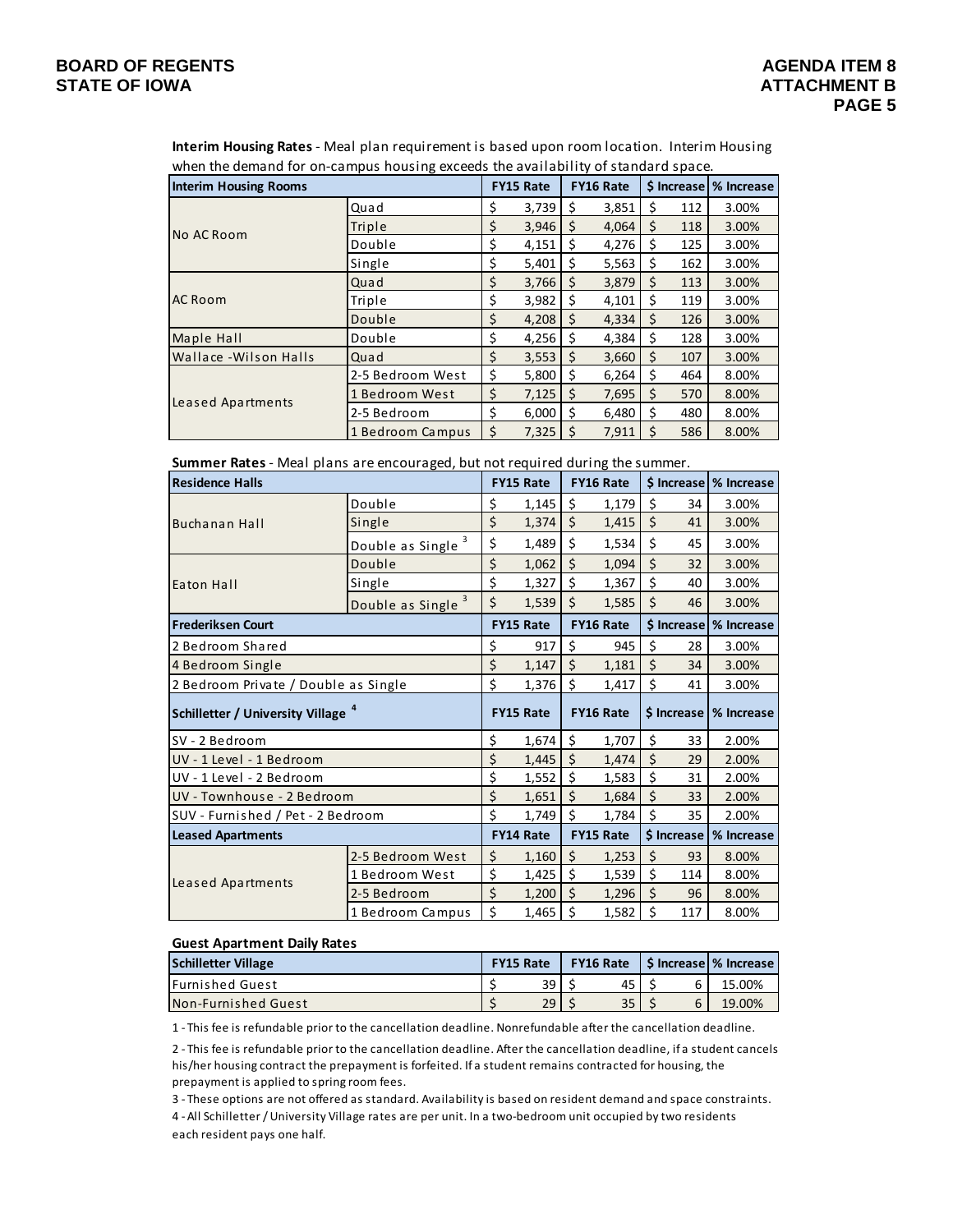# **IOWA STATE UNIVERSITY**

## **ISU Dining ‐ Proposed Residence System Ratesfor Fiscal Year 2016**

| <b>Academic Year Rates</b>                     |    |                  |    |                  |             |                          |            |
|------------------------------------------------|----|------------------|----|------------------|-------------|--------------------------|------------|
| <b>Semester Meal Plans</b>                     |    | <b>FY15 Rate</b> |    | <b>FY16 Rate</b> |             | <b>S</b> Increase        | % Increase |
| Cyclone (304 meals and \$125 DD\$)             | \$ | 4,045            | \$ | 4,178            | S           | 133                      | 3.29%      |
| Cardinal (275 meals and \$150 DD\$)            | \$ | 4,019            | \$ | 4,149            | Ś           | 130                      | 3.23%      |
| Gold (225 meals and \$200 DD\$)                | \$ | 3,676            | Ŝ. | 3,791            | S           | 115                      | 3.13%      |
| Silver (175 meals and \$250 DD\$)              | \$ | 3,595            | \$ | 3,703            | S.          | 108                      | 3.00%      |
| Bronze (125 meals and \$300 DD\$)              | \$ | 2,945            | Ś  | 3,027            | Ś           | 82                       | 2.78%      |
| <b>Meal Blocks</b>                             |    | <b>FY15 Rate</b> |    | <b>FY16 Rate</b> | \$ Increase |                          | % Increase |
| 25 Meal Block                                  | \$ | 245              | S  | 254              | S           | 9                        | 3.67%      |
| 50 Meal Block                                  | \$ | 484              | \$ | 501              | \$          | 17                       | 3.51%      |
| 75 Meal Block                                  | \$ | 718              | \$ | 743              | \$          | 25                       | 3.48%      |
| 100 Meal Block                                 | Ś  | 947              | Ś  | 980              | Ś           | 33                       | 3.48%      |
| Dining Dollar\$ - rates listed are per dollar. |    | <b>FY15 Rate</b> |    | <b>FY16 Rate</b> |             | \$ Increase              | % Increase |
| \$10-\$190 Dining Dollars (Face Value)         | \$ | 1.00             | Ś  | 1.00             | \$          |                          | 0.00%      |
| \$200-390 Dining Dollars (5.00% discount)      | \$ | 0.95             | \$ | 0.95             | \$          | $\overline{\phantom{a}}$ | 0.00%      |
| \$400-590 Dining Dollars (7.50% discount)      | \$ | 0.93             | \$ | 0.93             | \$          | ۰                        | 0.00%      |
| \$600 Plus Dining Dollars (10.00% discount)    | Ś  | 0.90             | Ś  | 0.90             | \$          |                          | 0.00%      |

| <b>Summer Rates</b>                         |                  |      |                  |      |              |                              |            |  |
|---------------------------------------------|------------------|------|------------------|------|--------------|------------------------------|------------|--|
| <b>Meal Blocks</b>                          | <b>FY15 Rate</b> |      | <b>FY16 Rate</b> |      | \$ Increase  |                              | % Increase |  |
| 25 Meal Block                               |                  | 245  | S                | 254  | S            | 9                            | 3.67%      |  |
| 50 Meal Block                               |                  | 484  | S                | 501  | S            | 17                           | 3.51%      |  |
| 75 Meal Block                               |                  | 718  | S                | 743  | S            | 25                           | 3.48%      |  |
| 100 Meal Block                              |                  | 947  | S                | 980  | S            | 33                           | 3.48%      |  |
|                                             | <b>FY15 Rate</b> |      | <b>FY16 Rate</b> |      | \$ Increase  |                              |            |  |
| Dining Dollar\$ Range                       |                  |      |                  |      |              |                              | % Increase |  |
| \$10-\$190 Dining Dollars (Face Value)      |                  | 1.00 | S                | 1.00 | S            | ۰                            | 0.00%      |  |
| \$200-390 Dining Dollars (5.00% discount)   |                  | 0.95 | S                | 0.95 | -S           | ٠                            | 0.00%      |  |
| \$400-590 Dining Dollars (7.50% discount)   |                  | 0.93 | S                | 0.93 |              | ۰                            | 0.00%      |  |
| \$600 Plus Dining Dollars (10.00% discount) |                  | 0.90 | S                | 0.90 | <sub>S</sub> | $\qquad \qquad \blacksquare$ | 0.00%      |  |

### **Dining Center Door Rate**

|                     | <b>FY15 Rate</b> |              | <b>FY16 Rate</b> |       | <b>S</b> Increase |      | % Increase |  |
|---------------------|------------------|--------------|------------------|-------|-------------------|------|------------|--|
| <b>Breakfast</b>    |                  | 8.75<br>8.7J |                  | 9.00  |                   | 0.25 | 2.86%      |  |
| / Dinner<br>l Lunch |                  | 10.75        |                  | 11.00 |                   | 0.25 | 2.33%      |  |

Note: The "Double No A/C" rooms with the "Gold" meal plan are the most popular options and were used for the comparison on page 1.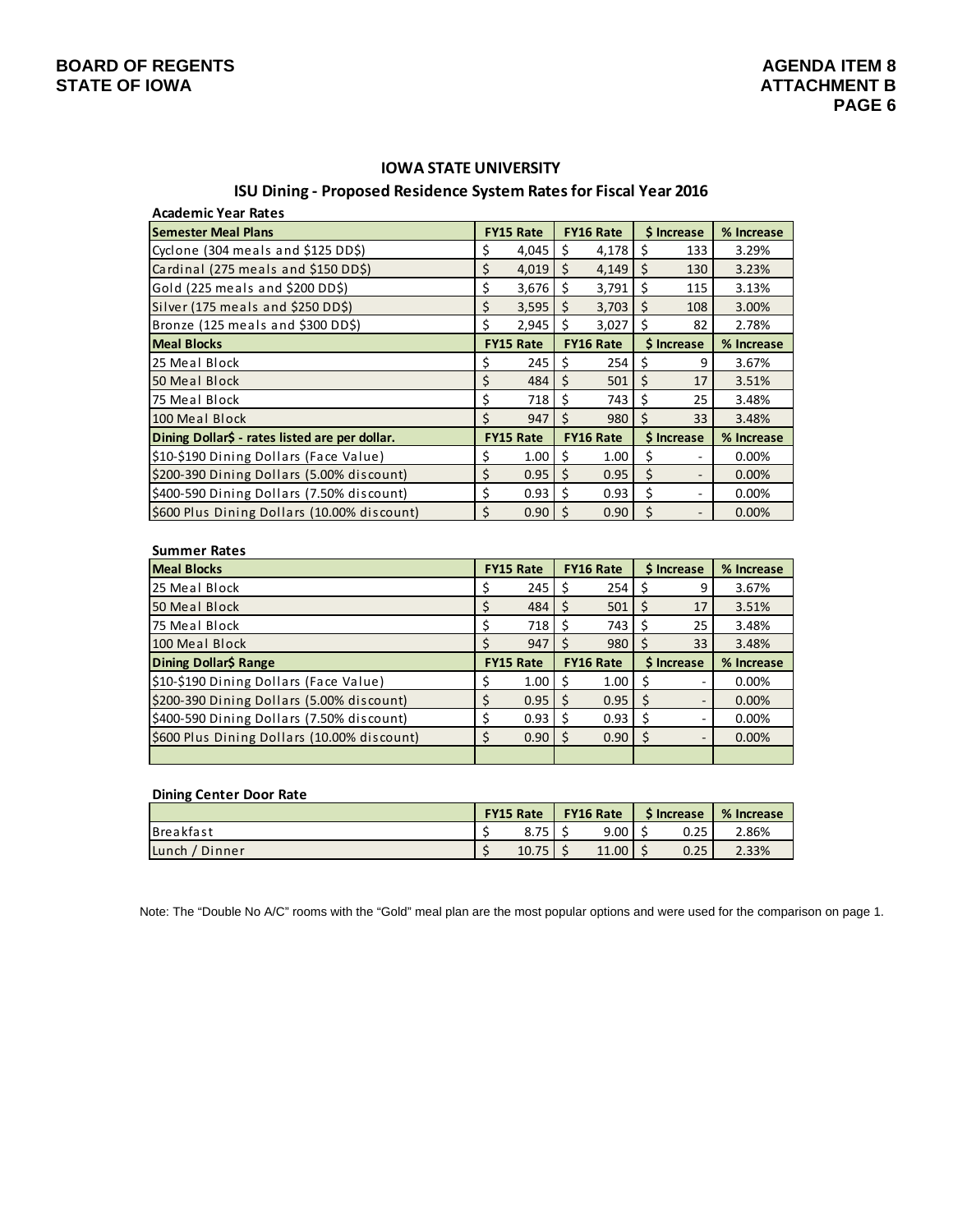## **UNIVERSITY OF NORTHERN IOWA PROPOSED RESIDENCE RATES ACADEMIC YEAR 2015‐16**

|                                                                                                                                 | <b>Room and Board Combined</b> |                                                       |              |          |  |  |
|---------------------------------------------------------------------------------------------------------------------------------|--------------------------------|-------------------------------------------------------|--------------|----------|--|--|
|                                                                                                                                 | 2014-15                        | 2015-16                                               | Ś            | $\%$     |  |  |
|                                                                                                                                 | Rate                           | Proposed Rate (a) Increase                            |              | Increase |  |  |
| Double Room w/meal plan (37 weeks 8/21/15-5/7/16)                                                                               |                                |                                                       |              |          |  |  |
| Gold Plan (Unlimited access \$250 DD per semester) (b)                                                                          | 8,396                          | 8,720                                                 | 324          | 3.9%     |  |  |
| Silver Plan (Unlimited access \$150 DD per semester) (b)                                                                        | n/a                            | 8,520                                                 |              |          |  |  |
| Purple Plan (Unlimited access \$50 DD per semester) (b)                                                                         | 8,046                          | 8,320                                                 | 274          | 3.4%     |  |  |
| Panther Block (200 meals and \$250 DD per semester)                                                                             | 8,192                          | 8,462                                                 | 270          | 3.3%     |  |  |
| Basic Block (160 meals per semester)                                                                                            | 7,142                          | 7,388                                                 | 246          | 3.4%     |  |  |
| Single room additional charge                                                                                                   | 915                            | 964                                                   | 49           | 5.4%     |  |  |
| Double room contracted as a single room additional charge                                                                       | 1,305                          | 1,375                                                 | 70           | 5.4%     |  |  |
| (a) Students participating in the 2-Year Advantage Plan will continue to pay 2014-15 rates.<br>(b) Plans required for freshmen. |                                |                                                       |              |          |  |  |
| Overflow housing credit                                                                                                         |                                | \$50 plus \$25 for each week beginning the third week |              |          |  |  |
| Residence Hall activity fee                                                                                                     | 20                             | 20                                                    |              | 0.0%     |  |  |
| Per day early arrival                                                                                                           | 36                             | 37                                                    | $\mathbf{1}$ | 2.8%     |  |  |
| ROTH (Room only option) (39 weeks 8/15/15-5/14/16)                                                                              |                                |                                                       |              |          |  |  |
| 6 Person Suite Double                                                                                                           | 3,610                          | 3,732                                                 | 122          | 3.4%     |  |  |
| 6 Person Suite Single                                                                                                           | 4,801                          | 4,947                                                 | 146          | 3.0%     |  |  |
| 6 Person Apt. Double                                                                                                            | 4,252                          | 4,345                                                 | 93           | 2.2%     |  |  |
| 6 Person Apt. Single                                                                                                            | 5,655                          | 5,762                                                 | 107          | 1.9%     |  |  |
| 4 Person Apt. Double                                                                                                            | 4,252                          | 4,345                                                 | 93           | 2.2%     |  |  |
| 4 Person Apt. Single                                                                                                            | 5,655                          | 5,762                                                 | 107          | 1.9%     |  |  |
| 2 Person Apt. Double                                                                                                            | 5,221                          | 5,323                                                 | 102          | 2.0%     |  |  |
| 2 Person Apt. Single                                                                                                            | 6,944                          | 7,063                                                 | 119          | 1.7%     |  |  |
| Panther Village (Room only option) (39 weeks 8/15/15-5/14/16)                                                                   |                                |                                                       |              |          |  |  |
| 4 Person Bedroom                                                                                                                | 6,204                          | 6,316                                                 | 112          | 1.8%     |  |  |
| 2 Person Bedroom                                                                                                                | 6,831                          | 6,949                                                 | 118          | 1.7%     |  |  |
| Studio                                                                                                                          | 7,456                          | 7,581                                                 | 125          | 1.7%     |  |  |
| Hillside-Jennings Apartment Rates (effective June 1, 2015) August 1 - May 31*                                                   |                                |                                                       |              |          |  |  |
| One Bedroom                                                                                                                     | 3,986                          | 4,866                                                 | 880          | 22.1%    |  |  |
| Two Bedroom                                                                                                                     | 5,087                          | 5,967                                                 | 880          | 17.3%    |  |  |
| Townhouse                                                                                                                       | 5,607                          | 6,487                                                 | 880          | 15.7%    |  |  |
| Jennings Dr.                                                                                                                    | 5,591                          | 6,471                                                 | 880          | 15.7%    |  |  |
| *utilities included in the Hillside-Jennings rates beginning in FY 2016                                                         |                                |                                                       |              |          |  |  |

Note: The Double Room with the "Purple" meal plan is the most popular option and was used for the comparison on page 1.